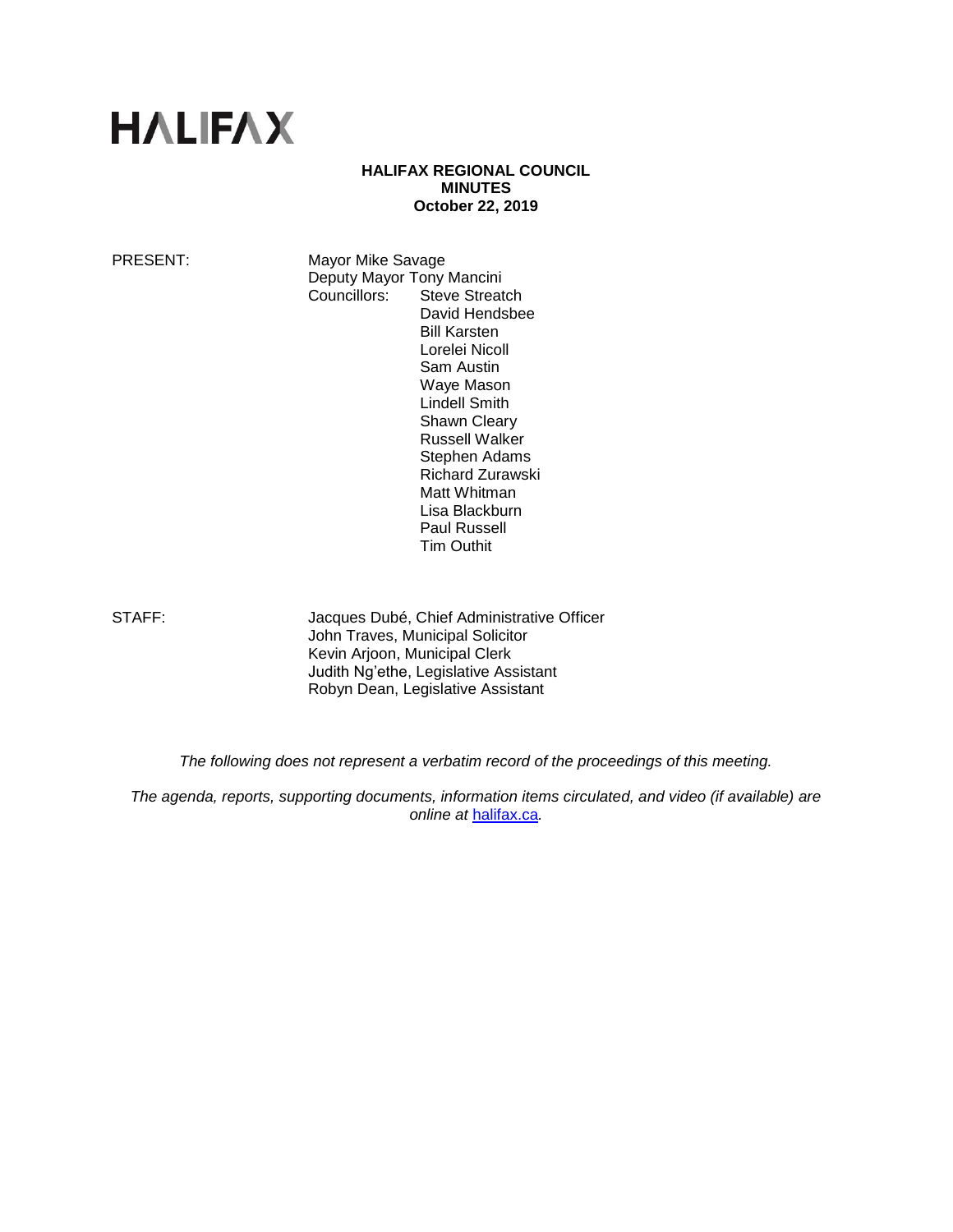*The meeting was called to order at 1:00 p.m., and recessed at 3:11 p.m. Council reconvened in at 3:35 p.m. Council moved into an In Camera (In Private) session at 4:51 p.m. and reconvened at 6:30 p.m. Council adjourned at 6:39 p.m.*

# **1. CALL TO ORDER**

The Mayor called the meeting to order at 1:00 p.m. and Council stood for a moment of reflection.

# **SWEARING IN CEREMONY – COUNCILLOR DISTRICT 15 – LOWER SACKVILLE**

Mayor Savage introduced Councillor Elect Paul Russell and provided introductory remarks.

Mayor Savage administered the Oath of Office to Councillor Elect Russell and welcomed them to Council. Councillor Russell took their seat as the Councillor for District 15 – Lower Sackville and gave introductory remarks.

## **2. SPECIAL COMMUNITY ANNOUNCEMENTS & ACKNOWLEDGEMENTS**

Councillors noted a number of special community announcements and acknowledgements.

## **3. APPROVAL OF MINUTES – NONE**

## **4. APPROVAL OF THE ORDER OF BUSINESS AND APPROVAL OF ADDITIONS AND DELETIONS**

Addition: 18.1 Councillor Smith – Free Transit on Election Days

Councillor Streatch requested that Item 15.1.2 be dealt with immediately following Item 9.1.

Councillor Whitman requested that Information Item No. 3 re: Award of Contracts – Quarterly Report July to September 2019, be brought forward at the October 29, 2019 Regional Council meeting for discussion.

MOVED by Councillor Nicoll, seconded by Councillor Whitman

### **THAT the agenda be approved as amended.**

Two-third majority vote required.

### **MOTION PUT AND PASSED.**

### **5. CONSENT AGENDA**

MOVED by Councillor Mason, seconded by Councillor Nicoll

**THAT Halifax Regional Council approve the following item: 15.1.4.**

## **MOTION PUT AND PASSED UNANIMOUSLY.**

### **6. BUSINESS ARISING OUT OF THE MINUTES– NONE**

- **7. CALL FOR DECLARATION OF CONFLICT OF INTERESTS– NONE**
- **8. MOTIONS OF RECONSIDERATION – NONE**
- **9. MOTIONS OF RESCISSION – October 30, 2018**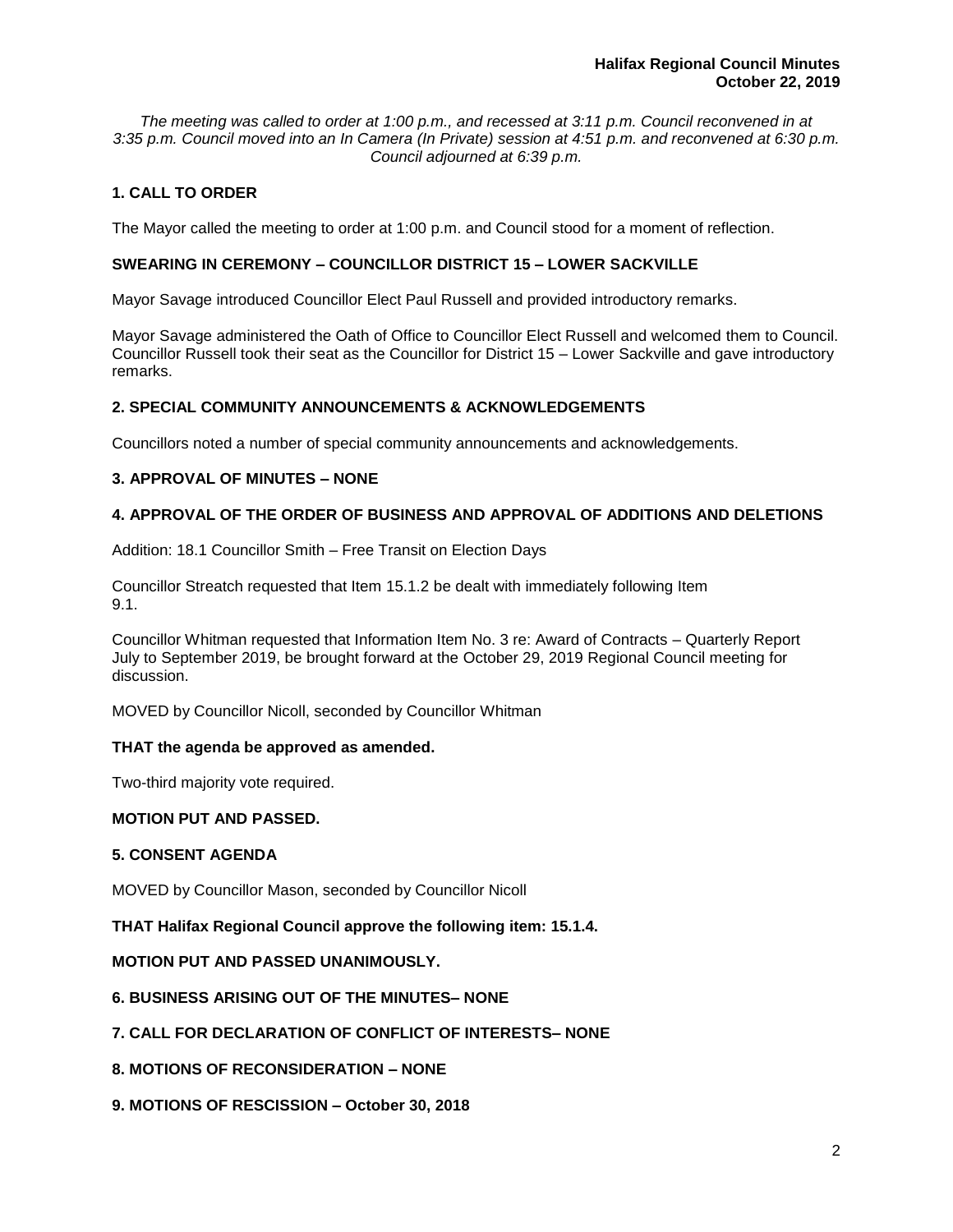## **9.1 Councillor Austin – Rescission of Council Motion 14.1.5 October 30, 2018 CFL Stadium**

The following was before Council:

- A Councillor Request for Consideration form from Councillor Austin
- An extract of Regional Council Minutes October 30, 2018
- Correspondence from Ken MacInnis, Janet Brush, Elle Adams, Tanice Mundle, Darlene Grant Fiander, Joanne Light, Margo Pullen Sly, Terence Rowell, Steve and Debbie Savage and Kate Hannah.

MOVED by Councillor Austin, seconded by Councillor Cleary

### **THAT Halifax Regional Council:**

**1. Rescind its motion of October 30, 2018 directing staff to, among other things, bring a detailed analysis back to Council on the Schooner Sports and Entertainment proposal for a stadium at Shannon Park; and**

**2. Directs that staff take no further action on the stadium proposal submitted by Schooner Sport and Entertainment.**

Responding to questions from members of Council, Jacques Dubé, Chief Administrative Officer, noted that staff has commenced an evaluation process and is in contact with Schooner Sports and Entertainment. Further, the staff analysis is being undertaken on the basis of the stadium being located at the Shannon Park site, as per the proposal put forward by the proponent.

Two third majority vote required.

#### **MOTION PUT AND DEFEATED.** (8 in favour, 9 against)

In favour: Councillors Austin, Mason, Smith, Cleary, Zurawski, Whitman, Russell and Outhit

Against: Mayor Savage, Deputy Mayor Mancini, Councillors Streatch, Hendsbee, Karsten, Nicoll, Walker, Adams and Blackburn

Councillor Karsten proposed an additional motion for consideration.

MOVED by Councilllor Karsten, seconded by Deputy Mayor Mancini

**THAT Halifax Regional Council direct the Chief Administrative Officer to return to Halifax Regional Council in December 2019 with a staff report of the stadium proposal received from Schooner Sports Entertainment on August 30, 2019, the report will address financing options and impact, transportation and development requirements, facility programming, municipal service and infrastructure gaps and community consultation.**

In response to questions from members of Council, Dubé noted that it would not be possible to bring a full analysis to Council by December 2019, as due diligence would not have been completed. A high-level financial impact, based on a certain set of assumptions, could be made available.

### **MOTION PUT AND PASSED.** (10 in favour, 6 against)

In favour: Mayor Savage, Deputy Mayor Mancini, Councillors Hendsbee, Karsten, Nicoll, Austin, Mason, Cleary, Walker and Outhit

Against: Councillors Smith, Adams, Zurawski, Whitman, Blackburn and Russell

Not present: Councillor Streatch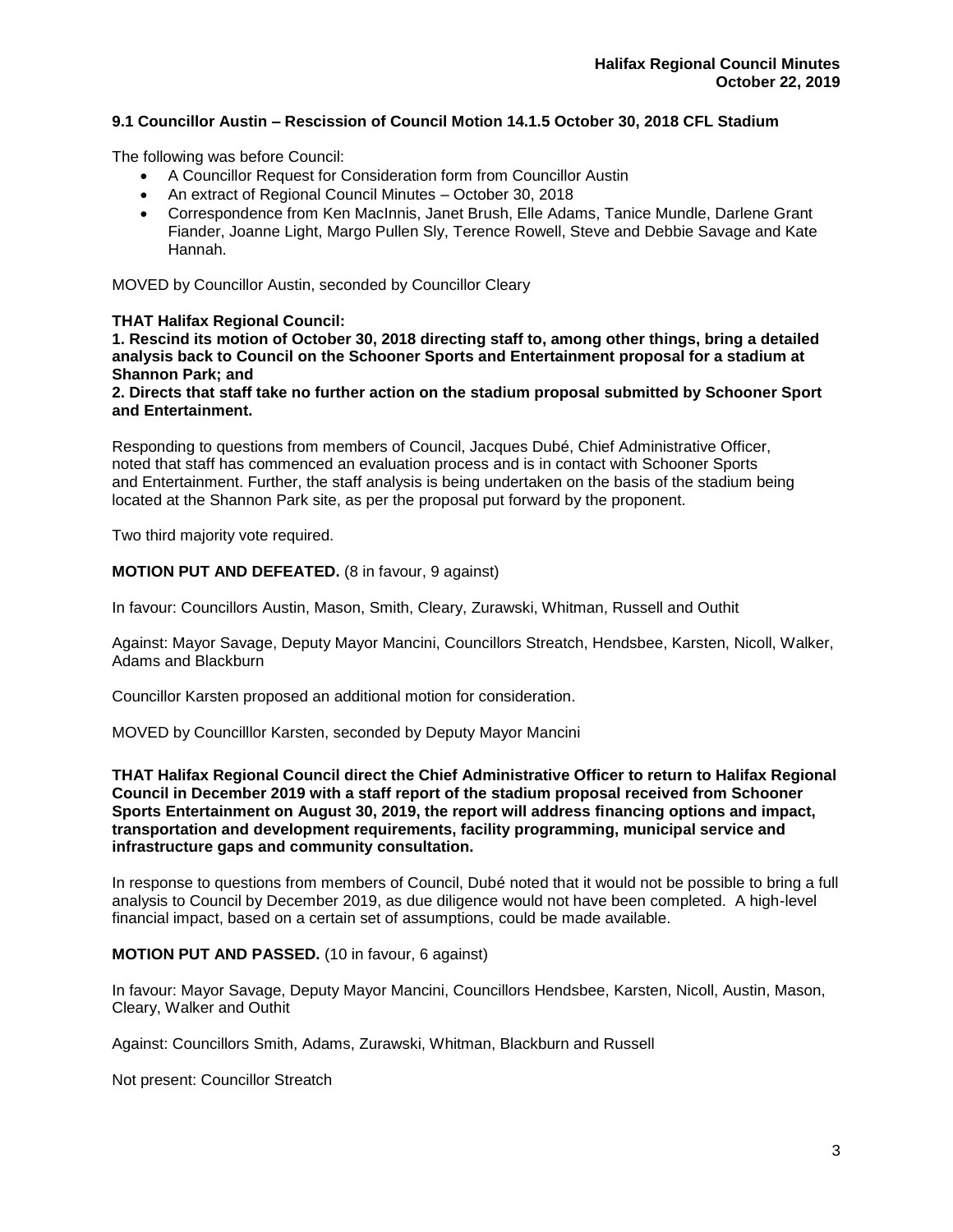## **10. CONSIDERATION OF DEFERRED BUSINESS – NONE**

## **11. NOTICES OF TABLED MATTERS – NONE**

## **12. PUBLIC HEARINGS – NONE**

## **13. CORRESPONDENCE, PETITIONS & DELEGATIONS**

### **13.1 Correspondence**

The Clerk noted that correspondence was received for items: 9.1 and 16.2. This correspondence was circulated to Council.

For a detailed list of correspondence received refer to the specific agenda item.

### **13.2 Petitions**

### **13.2.1 Councillor Outhit**

Councillor Outhit submitted a petition containing 97 signatures in support of the placement of a crosswalk at 54 Larry Uteck Boulevard (École Beaubassin).

## **13.2.2 Councillor Nicoll**

Councillor Nicoll submitted a petition from Martyn Williams containing 21 signatures in support of safety and infrastructure improvements for vulnerable road users throughout Halifax.

#### **13.2.3 Councillor Mason**

Councillor Mason submitted a petition from the residents of Spring Garden Road and Summer Street containing 56 signatures regarding vehicular noise pollution.

# **14. INFORMATION ITEMS BROUGHT FORWARD – NONE**

### **15. REPORTS**

## **15.1 CHIEF ADMINISTRATIVE OFFICER**

**15.1.1 Second Reading Proposed By-law C-301, an Amendment to By-law C-300, Respecting Civic Addressing and Proposed Amendments to Administrative Order 15, Respecting License, Permit and Processing Fees**

The following was before Council:

- A staff recommendation report dated August 27, 2019
- An extract of Draft Regional Council Minutes September 24, 2019

MOVED by Councillor Adams, seconded by Councillor Walker

### **THAT Halifax Regional Council:**

**1. Adopt By-law C-301, amending By-law C-300, Respecting Civic Addressing, as set out in Attachment B of the staff report dated August 27, 2019 to amend the definition of a private road and to remove the requirement that private road owners maintain their private road signage; and 2. Adopt the amendments to Administrative Order 15, Respecting License, Permit and Processing Fees, as set out in Attachment D of the staff report dated August 27, 2019 to:**

**a. Increase the fee for a private road sign from \$150 to \$200;**

**b. To add the \$31 fee for sign blade manufacture; and**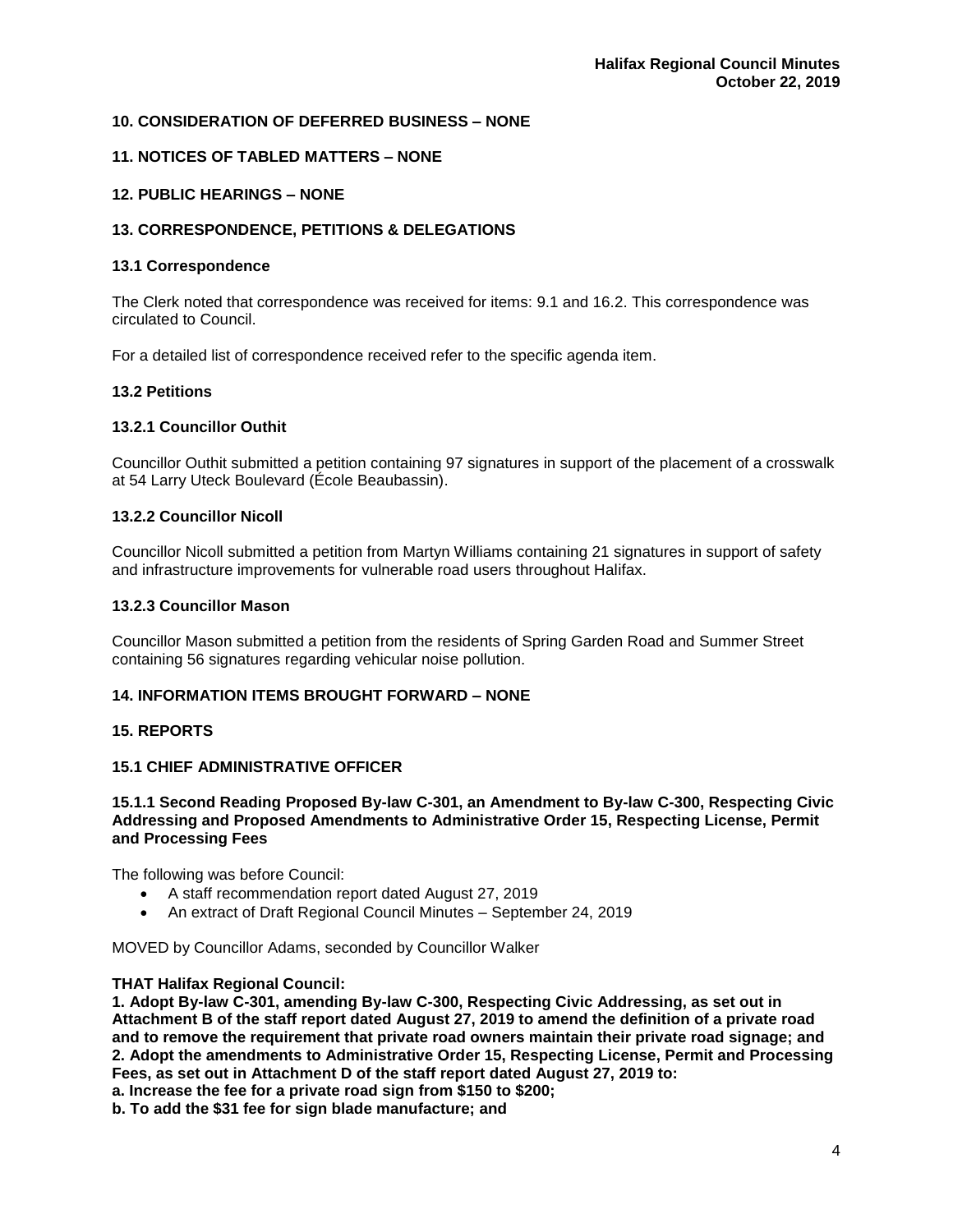**c. To require that no fee be paid where a private road sign is required because of a civic addressing change.**

**It is also recommended that Halifax Regional Council consider increasing the operating budget by \$28,000 in the following accounts for consideration in the 2020/2021 budget to:**

**3. R747-6518 (Sign Shop Metals) by \$11,000 per annum,**

**4. R747-6499 (Sign Shop Sign Blades) by \$2,000 per annum; and**

**5. C420-6910 (Planning and Development Signage) by \$15,000 per annum.**

## **MOTION PUT AND PASSED UNANIMOUSLY.**

Not present: Councillors Karsten and Streatch

**15.1.2 Case 22195 – Municipal Planning Strategy and Land Use By-law Amendments for Block B at Canal Court, Fall River**

The following was before Council:

• A staff recommendation report dated September 18, 2019

MOVED by Councillor Streatch, seconded by Councillor Hendsbee

**THAT Halifax Regional Council direct the Chief Administrative Officer to:**

**1. Initiate a process to consider amendments to the Municipal Planning Strategy and Land Use Bylaw for Planning Districts 14 and 17 to review the existing Canal Court Policies for Block B and if appropriate, enable consideration of a development agreement for a townhouse development on a portion of Block B; and**

**2. Follow the public participation program for municipal planning strategy amendments as approved by Halifax Regional Council on February 27, 1997.**

**MOTION PUT AND PASSED.** (15 in favour, 2 against)

In favour: Mayor Savage, Deputy Mayor Mancini, Councillors Streatch, Hendsbee, Karsten, Nicoll, Austin, Mason, Smith, Walker, Adams, Zurawski, Whitman, Blackburn and Outhit

Against: Councillors Cleary and Russell

**15.1.3 First Reading Proposed By-law P-1201, an Amendment to By-law P-1200, Respecting On-Street Parking Permits, First Reading Proposed By-law P-507, an Amendment to By-law P-500, Respecting Parking Meters for the Regulation of Parking of Vehicles Left Standing in the Halifax Regional Municipality and Proposed Amendments to Administrative Order 15, Respecting License, Permit and Processing Fees – Parking Program Changes**

The following was before Council:

• A staff recommendation report dated August 2, 2019

MOVED by Councillor Nicoll, seconded by Councillor Blackburn

**THAT Halifax Regional Council Give First Reading to:**

**1. Proposed By-Law P-1201, the purpose of which is to amend By-Law P-1200, Respecting On-Street Permits as set out in Attachment B of the staff report dated August 2, 2019; 2. Proposed By-Law P-507, the purpose of which is to amend By-Law P-500, Respecting Parking Meters for the Regulation of parking of Vehicles left Standing in the Halifax Regional Municipality as set out in Attachment D of the staff report dated August 2, 2019.**

Victoria Horne, Parking Services Program Manager, Transportation and Public Works, responded to questions from Halifax Regional Council and provided a brief overview of the proposed parking program changes, specifically describing the model used in London, Ontario.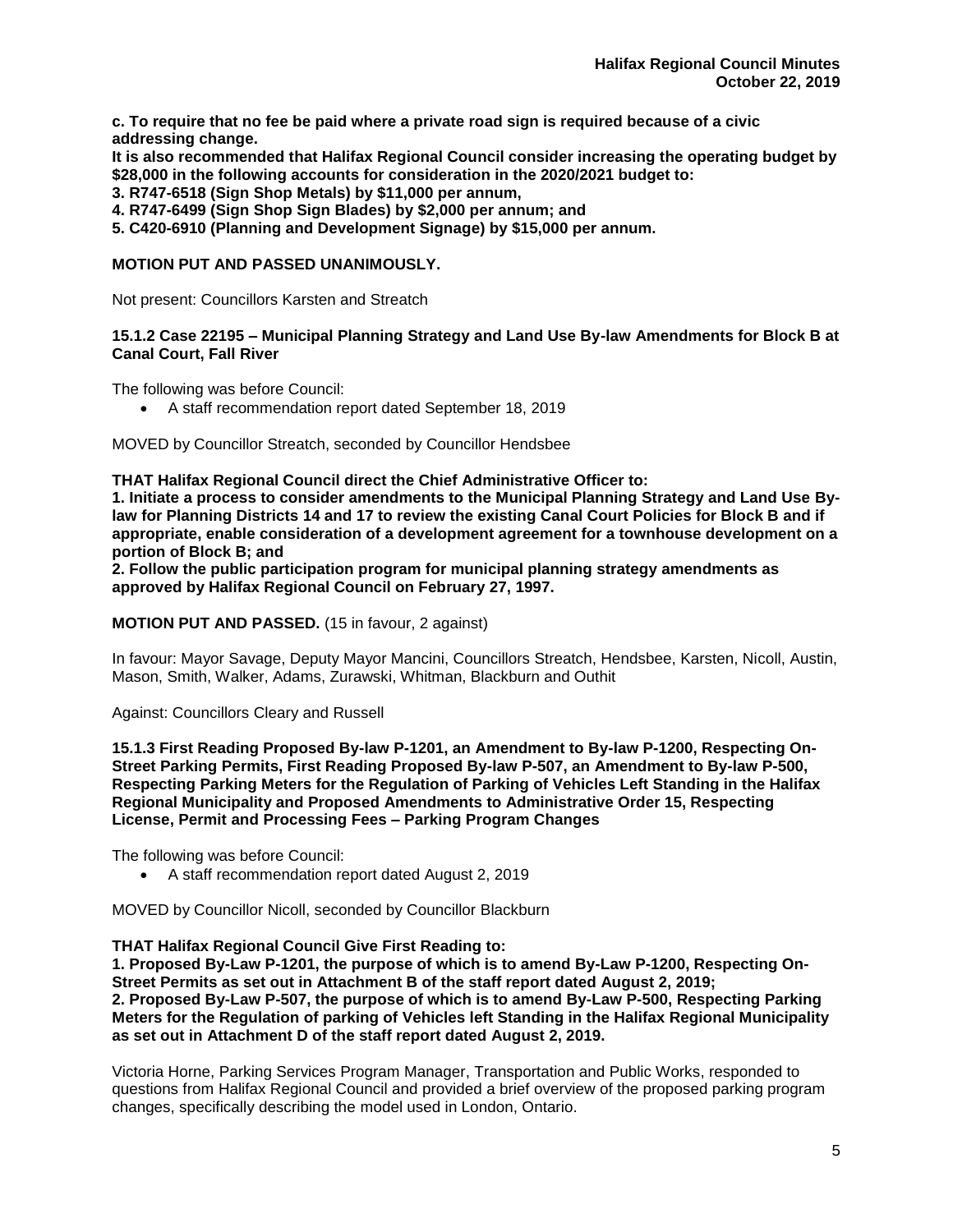Council expressed concern about raising the Annual Carshare Vehicle Parking Permit from \$30.00 to \$100.00 per year.

MOVED by Councillor Hendsbee, seconded by Councillor Whitman

#### **THAT Administrative Order Number 15 (Attachment E) be amended to reduce the Annual Carshare Vehicle Parking Permit from \$100.00 per year – to \$40.00 per year.**

## **MOTION TO AMEND PUT AND PASSED.** (11 in favour, 5 against)

In favour: Deputy Mayor Mancini, Councillors Hendsbee, Nicoll, Austin, Cleary, Adams, Zurawski, Whitman, Blackburn, Russell, Outhit

Against: Mayor Savage, Councillors Karsten, Mason, Smith, Walker

Not present: Councillor Streatch

The motion before Council now reads:

MOVED by Councillor Hendsbee, seconded by Councillor Whitman

#### **THAT Halifax Regional Council Give First Reading to:**

**1. Proposed By-Law P-1201, the purpose of which is to amend By-Law P-1200, Respecting On-Street Permits as set out in Attachment B of the staff report dated August 2, 2019 and that Administrative Order Number 15 (Attachment E) be amended as follows:**

• **Reduce the Annual Carshare Vehicle Parking Permit from \$100.00 per year – to \$40.00 per year.**

**2. Proposed By-Law P-507, the purpose of which is to amend By-Law P-500, Respecting Parking Meters for the Regulation of parking of Vehicles left Standing in the Halifax Regional Municipality as set out in Attachment D of the staff report dated August 2, 2019.**

#### **MOTION AS AMENDED PUT AND PASSED UNANIMOUSLY.**

Not present: Councillor Streatch

### **15.1.4 Councillor Appointments to Standing Committees**

The following was before Council:

• A staff recommendation report dated September 23, 2019

This matter was approved as part of the Consent agenda.

MOVED by Councillor Mason, seconded by Councillor Nicoll

#### **THAT Halifax Regional Council:**

**1. Suspend the rules of procedures** 

**a. requiring the Executive Standing Committee to review the nominations and make Recommendation to Regional Council, and** 

**b. respecting the nominations of Members to committees; and**

**2. Subject to being Officially Sworn In as the Councillor for District 15, appoint Councillor Paul Russell to the Audit and Finance Standing Committee and Community Planning Economic Development Standing Committee for a term to November 2020. MOTION PUT AND PASSED UNANIMOUSLY.** 

**15.2 MEMBERS OF COUNCIL**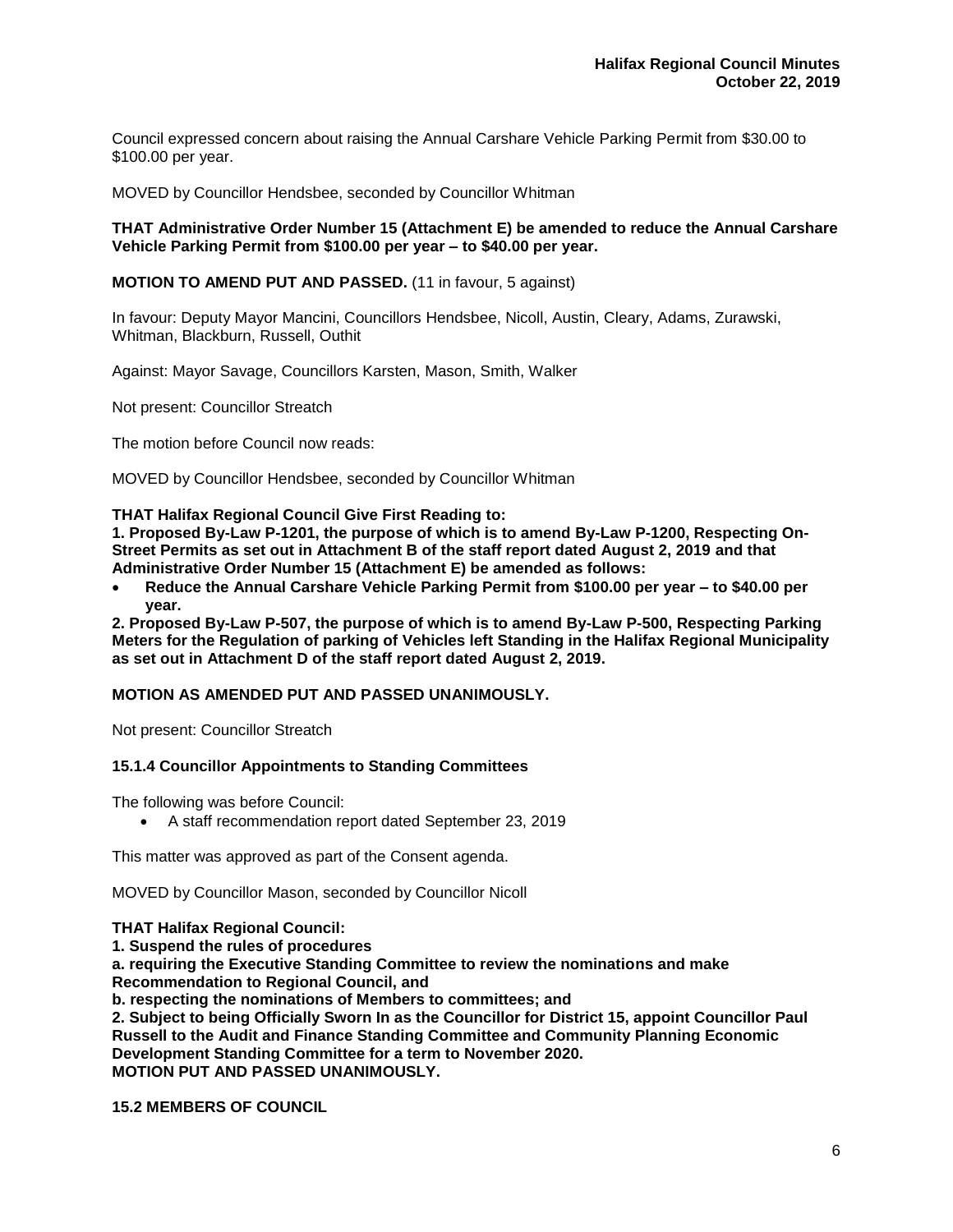## **15.2.1 Councillor Austin – Boulevard Gardening**

The following was before Council:

• A Councillor request for consideration form from Councillor Austin

MOVED by Councillor Austin, seconded by Councillor Nicoll

## **THAT Halifax Regional Council request a staff report on establishing guidelines for boulevard gardens.**

Council suggested the following information be included in the staff report:

- Potential future uses of boulevard land areas
- Consideration of adjacent street speed limits
- The difference between implementing raised beds vs. lowered beds
- Guidelines to include the Urban Forest Master Plan
- Jurisdictional scan on rock gardens

## **MOTION PUT AND PASSED UNANIMOUSLY.**

Not present: Councillor Streatch

#### **15.2.2 Councillor Mason – Amendment to Administrative Order 2017-009-ADM – Respecting District Funds**

The following was before Council:

• A Councillor request for consideration form from Councillor Mason

MOVED by Councillor Mason, seconded by Councillor

**THAT Halifax Regional Council direct staff to provide a staff report to consider eliminating Clause 19 - The maximum amount that may be given to a non-profit organization that is not registered is five hundred dollars (\$500.00) in PART II – District Capital Fund from Administrative Order 2017- 009-ADM – Respecting District Funds.**

## **MOTION PUT AND PASSED UNANIMOUSLY.**

Not present: Councillor Streatch

### **16. MOTIONS**

### **16.1 Councillor Mason**

MOVED by Councillor Mason, seconded by Councillor Smith

**THAT Halifax Regional Council requests a staff report to:** 

**a) review garbage collection schedule for the student housing areas off campus around Dalhousie and St. Mary's (south end of Halifax) and identify options to provide garbage collection on the normal scheduled weekday for municipal waste collection services following May 1 and September 1; and**

**b) consider amending bylaw and policy to increase penalties and decrease timelines / warning period related to non-compliance on solid waste/garbage collection. MOTION PUT AND PASSED UNANIMOUSLY.** 

Not present: Councillor Streatch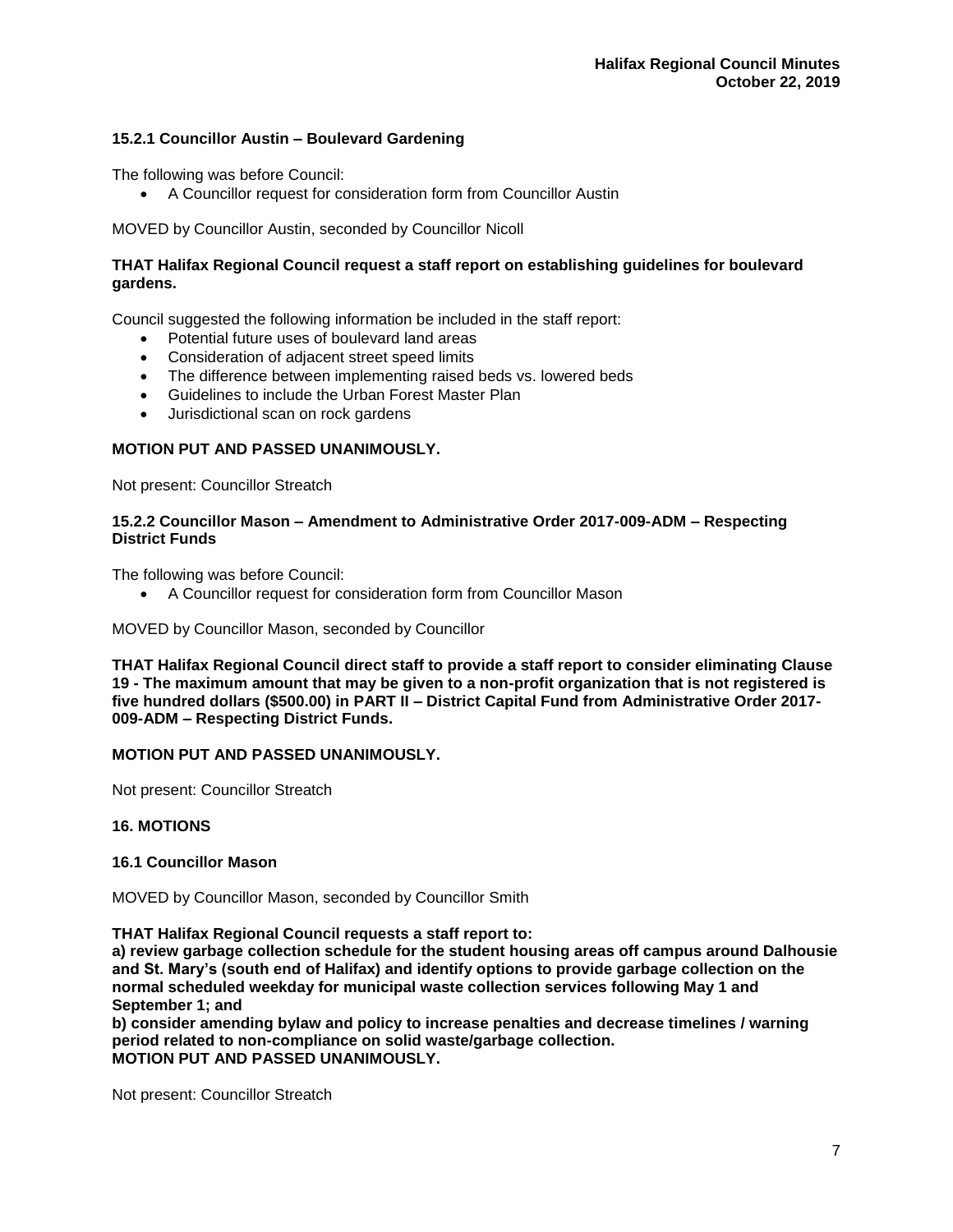## **16.2 Councillor Cleary**

The following was before Council:

• Correspondence from Tracey Jessiman

MOVED by Councillor Cleary, seconded by Councillor Adams

**THAT Halifax Regional Council requests a staff report on restricting all Animal Acts for Entertainment, including Bull Riding, on or in all HRM owned and maintained facilities and property. The restriction is not to prohibit the following:**

**- Displays or showing of animals in agricultural fairs, exhibitions or pet shows including horse or ox-pulls as traditionally practiced at county fairs and exhibitions within the municipality - Horse races/dog races**

**- Performances where individuals ride horses or ponies**

**- Exhibition of animals for educational purposes**

**MOTION PUT AND PASSED.** (15 in favour, 1 against)

In favour: Mayor Savage, Deputy Mayor Mancini, Councillors Hendsbee, Karsten, Nicoll, Austin, Mason, Smith, Cleary, Walker, Adams, Zurawski, Whitman, Blackburn, Outhit

Against: Councillor Russell

Not present: Councillor Streatch

### **17. IN CAMERA (IN PRIVATE)**

*Council may rise and go into a private In Camera session, in accordance with Section 19 of the Halifax Regional Municipality Charter, for the purpose of dealing with the following:*

MOVED by Councillor Nicoll, seconded by Councillor Austin

**THAT Halifax Regional Council convene in camera to discuss the In Camera (In Private) items.**

### **MOTION PUT AND PASSED.**

### **17.1 INTERGOVERNMENTAL RELATIONS - In Camera – Information Item Brought Forward – September 17, 2019**

This matter was dealt with In Camera (In Private) and ratified in public as follows:

MOVED by Councillor Nicoll, seconded by Councillor Karsten

### **THAT Halifax Regional Council approve the recommendation as outlined in the private and confidential memo.**

### **MOTION PUT AND PASSED UNANIMOUSLY.**

Not present: Councillors Streatch and Outhit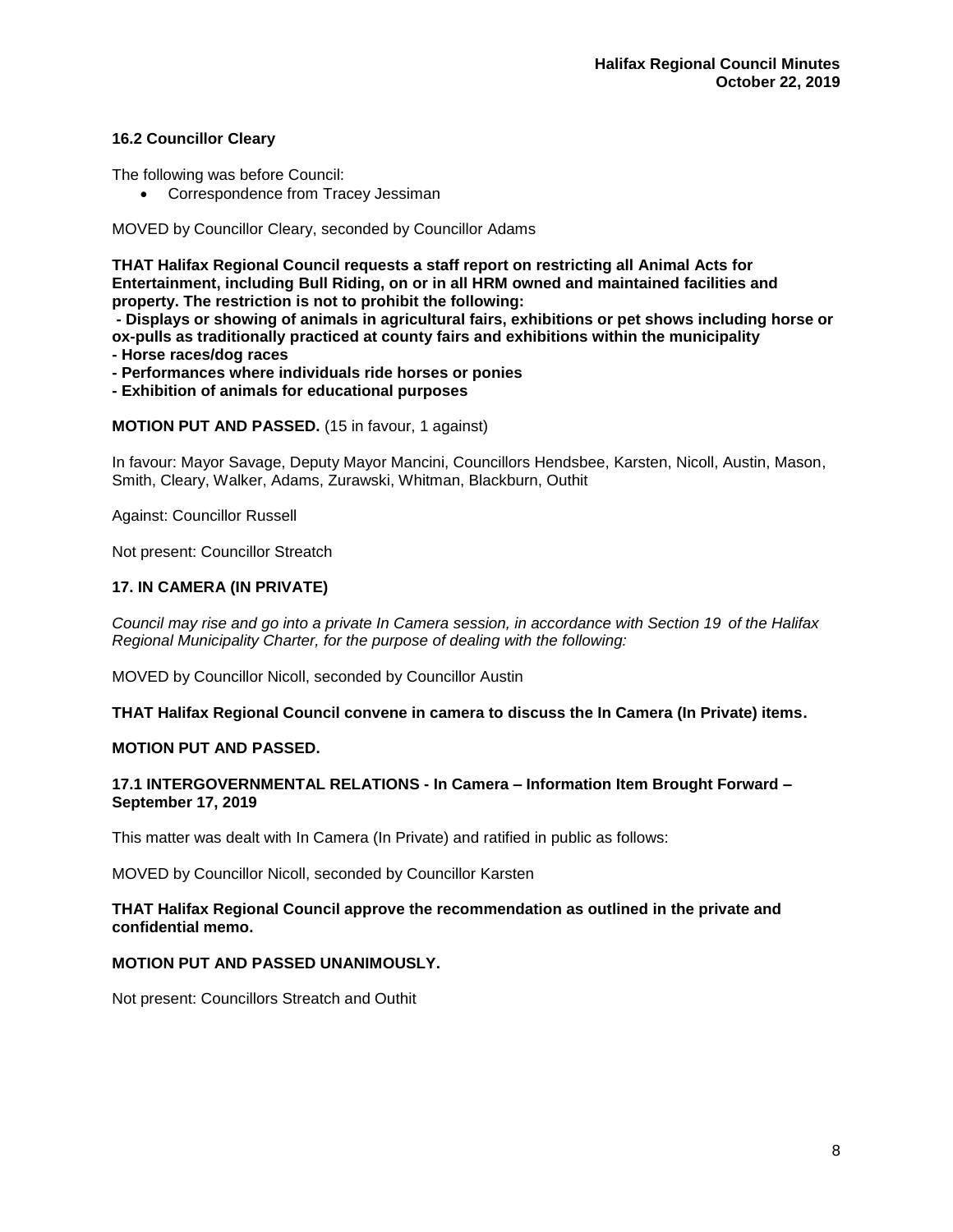## **17.2 CONTRACT NEGOTIATIONS – Private and Confidential Report**

This matter was dealt with In Camera (In Private) and ratified in public as follows:

MOVED by Councillor Mason, seconded by Councillor Cleary

**THAT Halifax Regional Council: 1. Adopt the recommendations as outlined in the private and confidential staff report dated September 27, 2019. 2. Not release the private and confidential staff report dated September 27, 2019 to the public.**

**MOTION PUT AND PASSED.** (12 in favour, 3 against)

In favour: Mayor Savage, Deputy Mayor Mancini, Councillors Hendsbee, Karsten, Nicoll, Austin, Mason, Smith, Cleary, Walker, Zurawski, Blackburn

Against: Councillors Adams, Whitman, and Russell

Not present: Councillors Streatch and Outhit

### **17.3 LEGAL MATTER – Private and Confidential Report**

This matter was dealt with In Camera (In Private) and ratified in public as follows:

MOVED by Councillor Austin, seconded by Councillor Whitman

### **THAT Halifax Regional Council approve the recommendation as outlined in the private and confidential Councillor Request for consideration form.**

**MOTION PUT AND DEFEATED.** (6 in favour, 9 against)

In favour: Councillors Austin, Mason, Smith, Zurawski, Whitman, Blackburn

Against: Mayor Savage, Deputy Mayor Mancini, Councillors Hendsbee, Karsten, Nicoll, Cleary, Walker, Adams, Russell

Not present: Councillors Streatch and Outhit

### **18. ADDED ITEMS**

### **18.1 Councillor Smith – Free Transit on Election Days**

The following was before Council:

• A Councillor request for consideration form from Councillor Smith

MOVED by Councillor Smith, seconded by Councillor Mason

**THAT Halifax Regional Council request a staff report on the possibility of providing free public transit on Municipal, Provincial, and Federal election days. Starting from the time polling stations open, ending at the scheduled time polling stations close. The staff report should consider:**

**• The financial and service impacts on Halifax Transit** 

**• Potential partnerships with the Provincial and Federal government or other stakeholders; including non-profits, community groups, etc.** 

**• Jurisdictional scan of other municipalities that have offered free public transit on election days**

**• The potential of HRM creating a "how to get to your polling station" campaign for Halifax Transit.**